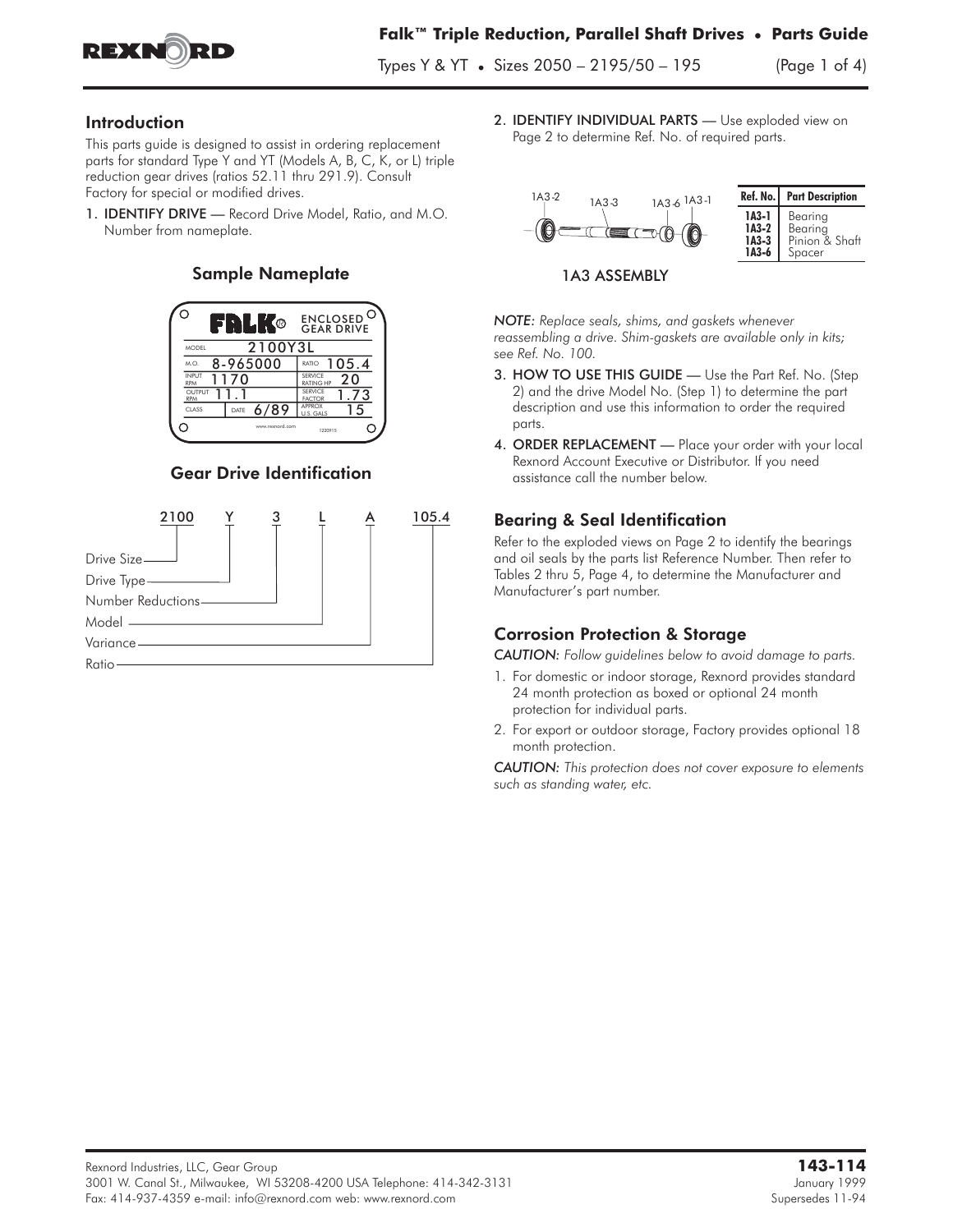

# Parts Diagram



#### TABLE 1 — Parts List

| Ref. No.                                       | <b>Part Description</b>                                                                                                                            | Ref. No.                                            | <b>Part Description</b>                                                                                                                           |  |  |
|------------------------------------------------|----------------------------------------------------------------------------------------------------------------------------------------------------|-----------------------------------------------------|---------------------------------------------------------------------------------------------------------------------------------------------------|--|--|
| 4<br>13<br>14<br>15<br>16                      | Housing (Consists of Base, Cover and all Hardware)<br>Dipstick<br>Shim-Gasket<br>Shim-Gasket<br>Shim-Gasket<br>Shim-Gasket                         | 1A3<br>1A3-1<br>$IA3-2$<br>$IA3-3$<br>1A3-6         | Shaft Assembly - Incls. Ref. 1A3-1 thru 1A3-6,<br>except 1A3-5<br>Bearing<br>Bearing<br>Pinion & Shaft<br>Spacer, Included with 1A3-3 as required |  |  |
| 18<br>19<br>26<br>30<br>31 thru 35<br>40       | <b>Bearing Spacer</b><br><b>Bearing Cage</b><br>Air Vent<br>H.S. Seal Cage Assembly<br>H.S. Seal Cage Parts<br>L.S. Seal Cage Assembly             | 3A<br>3A1<br>3A2<br>3A <sub>3</sub><br>3A8<br>1A3-5 | Shaft Assembly - Incls. Ref. 3A1 thru 3A8 & 1A3-5<br>Bearing<br>Bearing<br>Pinion & Shaft<br>Spacer, Included with 3A3<br>Gear                    |  |  |
| 41 thru 45<br>50<br>53<br>60<br>61<br>63<br>64 | L.S. Seal Cage Parts<br>Shaft Guard (Optional)<br>Shaft Guard (Optional)<br>Shaft Cover<br>Shaft Cover<br><b>Shaft Cover</b><br><b>Shaft Cover</b> | 4A<br>4A1<br>4A2<br>4A3<br>4A8<br>3A9               | Shaft Assembly - Incls. Ref. 4A1 thru 4A8 & 3A9<br>Bearing<br>Bearing<br>Pinion & Shaft<br>Spacer, Included with 4A3<br>Gear                      |  |  |
| 100<br>120                                     | Shim-Gasket Kit, Incls Ref. #13, 14, 15 & 16<br>Backstop (Optional)                                                                                | 5Α<br>5A1<br>5A2<br>5A3<br>5A4<br>5A6               | Shaft Assembly - Incls. Ref. 5A1 thru 5A6<br>Bearing<br>Bearing<br>Gear<br>Shaft<br>Spacer, Included with 5A4                                     |  |  |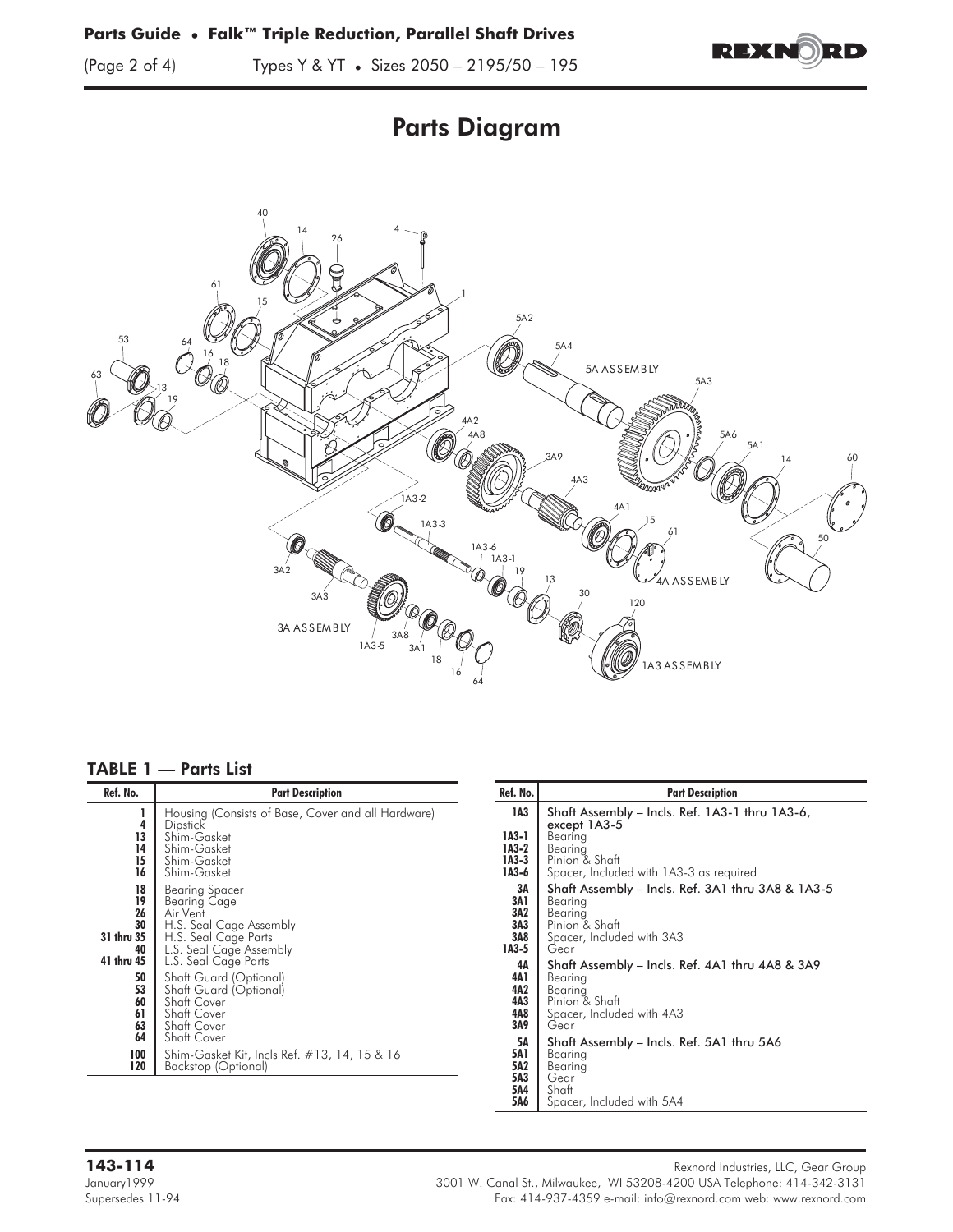

Types Y & YT • Sizes 2050 – 2195/50 – 195 (Page 3 of 4)

## Reference Numbers 30 & 40 Seal Assemblies



## H.S. Seal Cage Parts

| Ref. No.                                                        | <b>Part Description</b>                                                                                                                       |
|-----------------------------------------------------------------|-----------------------------------------------------------------------------------------------------------------------------------------------|
| $\begin{array}{c} 30 \\ 31 \\ 32 \\ 33 \end{array}$<br>34<br>35 | Seal Cage Assembly, Incls. Ref. Nos. Shown Above<br>Inner Seal Cage<br>Grease Purge Cage (Split)<br>Baffle Ring<br>Grease Purge Cover<br>Seal |

## L.S. Seal Cage Parts

| Ref. No.                         | <b>Part Description</b>                                                                                                                       |
|----------------------------------|-----------------------------------------------------------------------------------------------------------------------------------------------|
| 40<br>41<br>42<br>43<br>44<br>45 | Seal Cage Assembly, Incls. Ref. Nos. Shown Above<br>Inner Seal Cage<br>Grease Purge Cage (Split)<br>Baffle Ring<br>Grease Purge Cover<br>Seal |